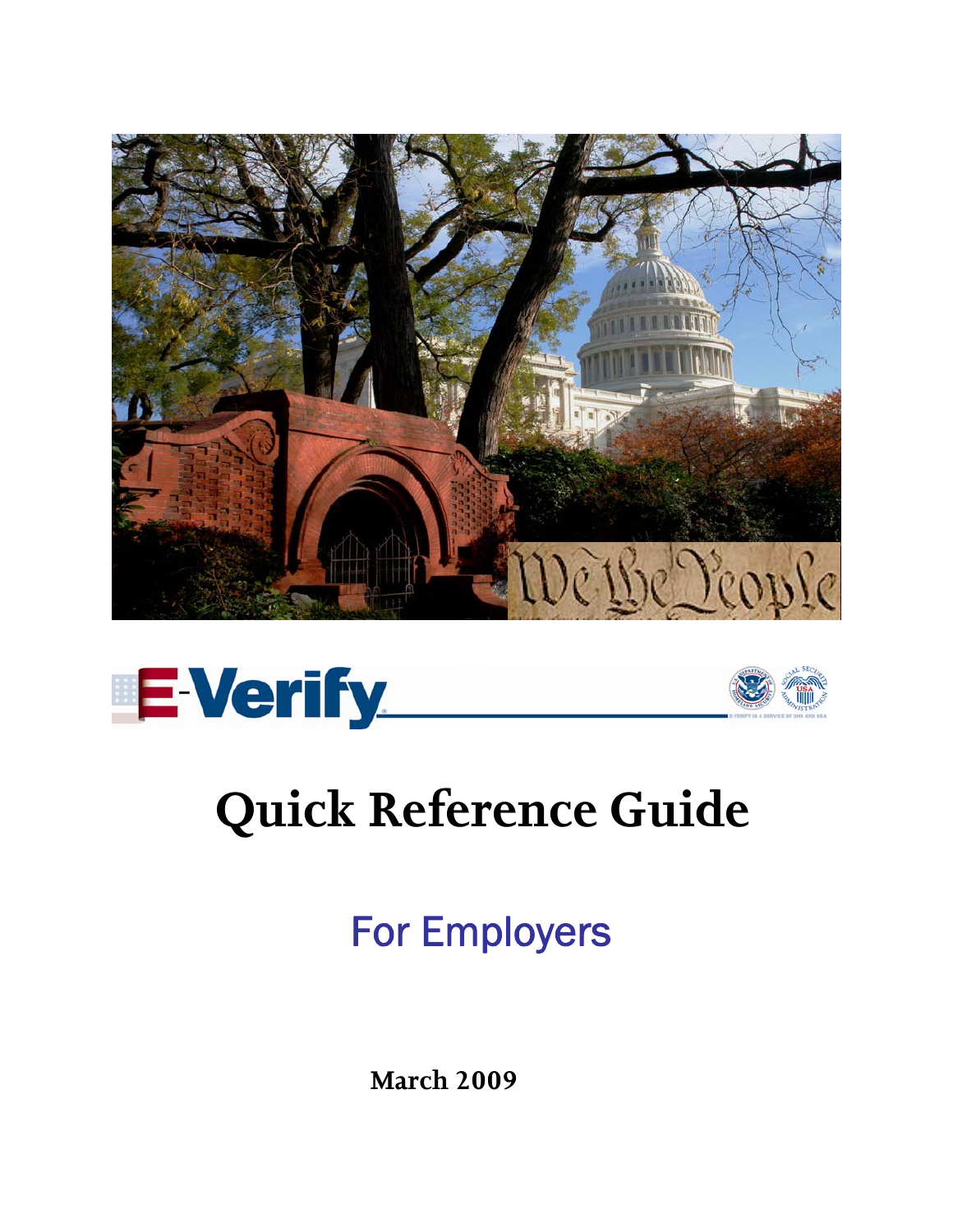



## **TABLE OF CONTENTS**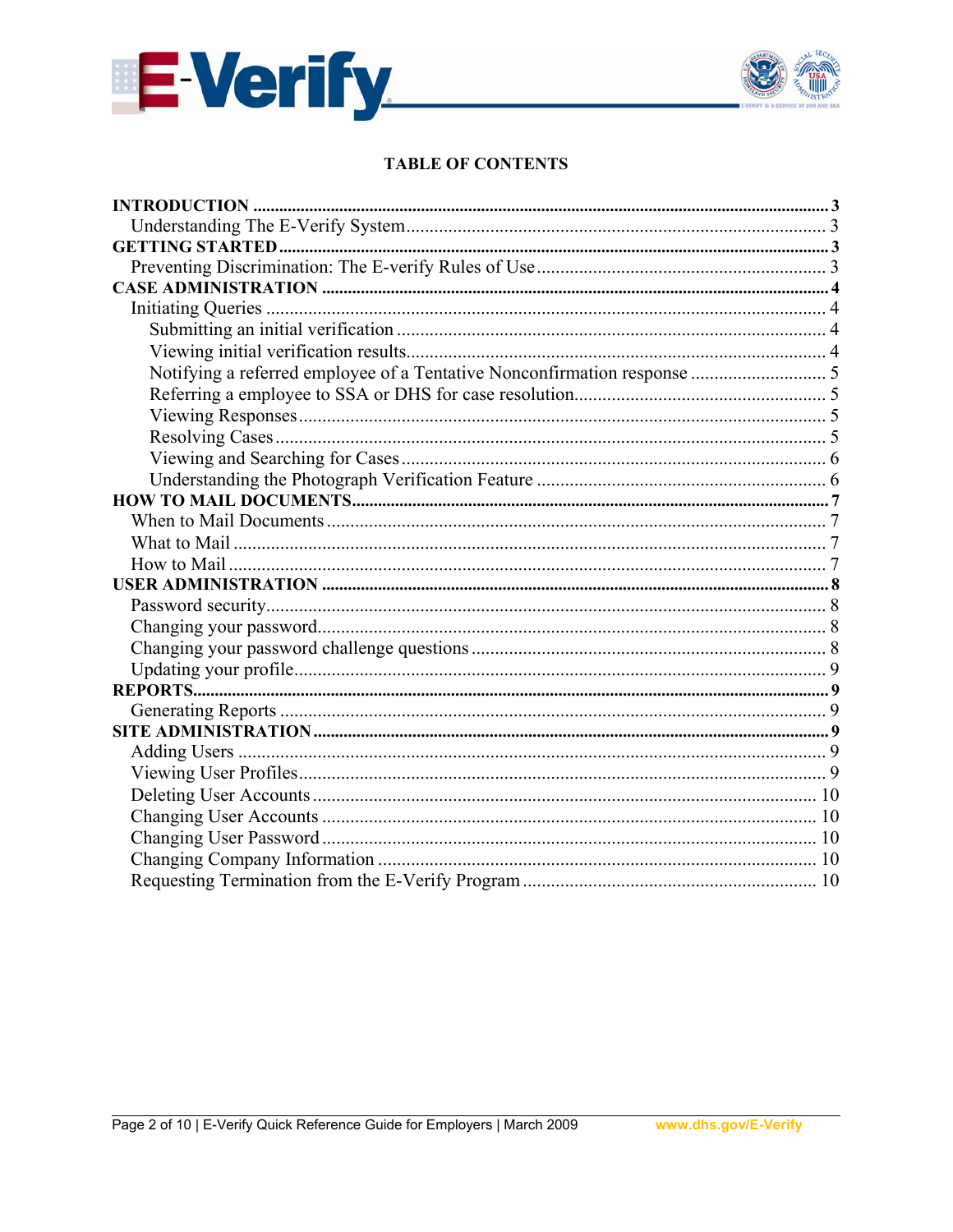<span id="page-2-0"></span>



# **INTRODUCTION**

E-Verify enable employers to verify employment eligibility for their newly hired employees, regardless of citizenship. E-Verify provide an automated link to Department of Homeland Security (DHS) and Social Security Administration (SSA) databases to help employers determine employment eligibility of their new hires and the validity of their Social Security numbers.

## **Understanding the E-Verify System**

The purpose of this Quick Reference Guide is to provide a condensed version of instructions on E-Verify requirements and proper use of the system to verify employment eligibility of your newly hired employees. E-Verify provides an automated link to Department of Homeland Security (DHS) and Social Security Administration (SSA) databases to help employers determine employment eligibility of new hires and the validity of their Social Security numbers.

Any individual who will be using E-Verify to verify employee eligibility must familiarize themselves with the manual and complete the tutorial to learn more about the employers' responsibilities relating to this program.

Understanding and complying with the E-Verify rules is essential to the success of the program, and will ensure that your company does not risk termination from E-Verify or other legal action. The key points to keep in mind include:

- Protecting your account from use by unauthorized persons
- x Ensuring your participation doesn't violate the anti-discrimination provisions of the immigration laws
- Using E-Verify for its lawful purpose only.

# **GETTING STARTED**

Employers participating in E-verify are required to post the English and Spanish participation notices provided by DHS and the anti-discrimination notice issued by the Office of Special Counsel for Immigration Related Unfair Employment Practices. Both of these notices must be displayed in plain view at your hiring site(s) to inform prospective employees that your company is participating in the E-verify Employment Verification Program.

**Important:** If posting notices is impossible due to the setup of your business, you may print these notices and ensure that all prospective employees receive them with their application materials.

### **Preventing Discrimination: The E-verify Rules of Use**

- 1. Employees must be newly hired with a completed Employment Eligibility Verification DHS Form I-9 before you can use E-verify to initiate queries about the newly hired employees for your company.
- 2. Form I-9 requirements remain the same except that all "List B" identity documents must bear a photograph.
- 3. Employers must make verification inquiries for all newly hired employees no later than the 3<sup>rd</sup> business day after they begin working for pay or other remuneration.
- 4. Employers may not verify newly hired employees selectively, and must follow E-verify procedures for all new hires as long as the company participates in the program.

l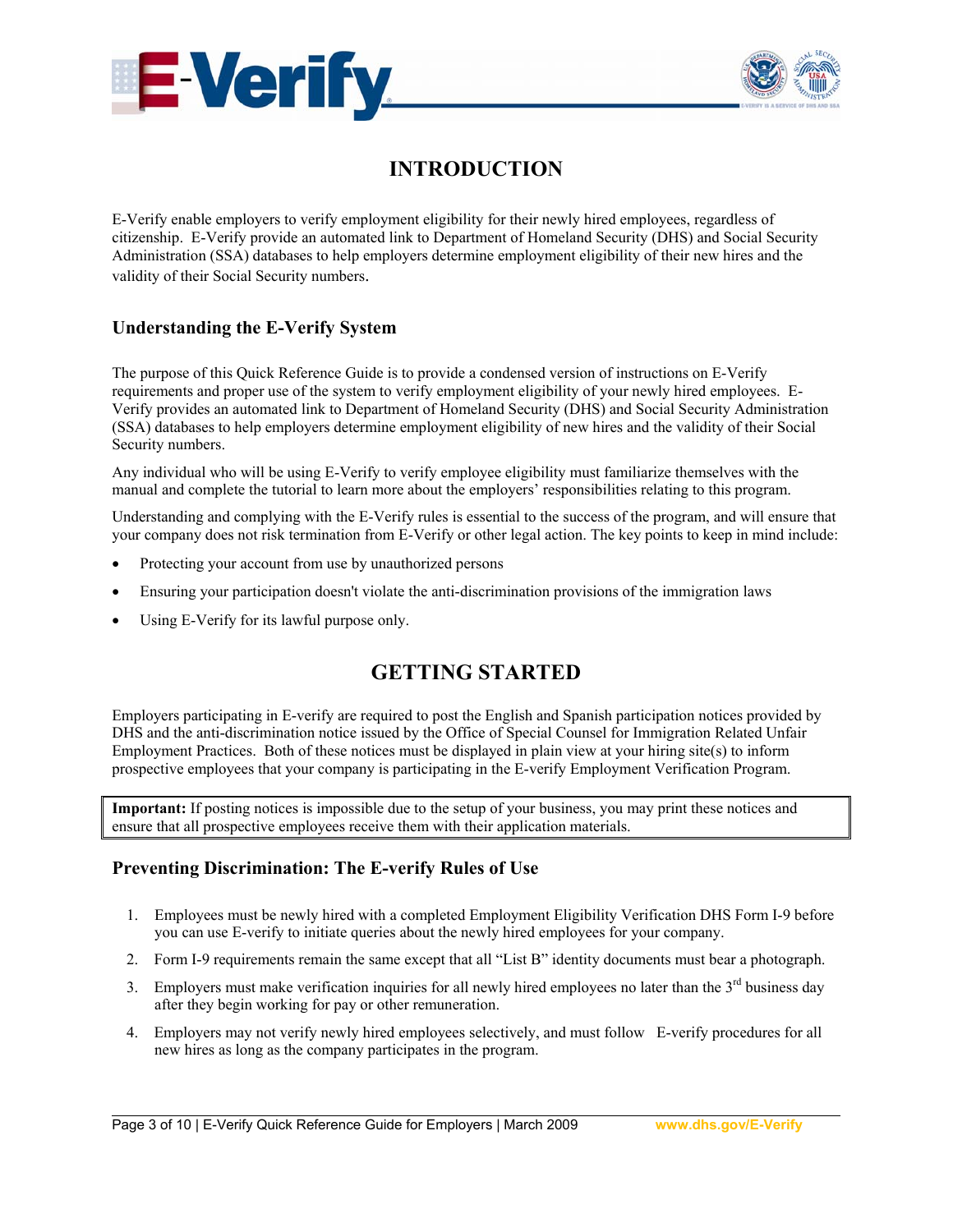<span id="page-3-0"></span>



- 5. Employers may not request that the employee use certain documentation for the form I-9 or E-verify purposes.
- 6. Employers may not use E-verify to discriminate against any job application or new hire on the basis of his or her national origin, citizenship, or immigration status.
- 7. Employers may not use the system to pre-screen applicants for employment.
- 8. Employers may not go back to check employment eligibility for employees hired before your company signed the Memorandum of Understanding (MOU) with U.S. citizenship and Immigration Services (USCIS) and the Social Security Administration (SSA).
- 9. Employers may not use the system to re-verify employment authorization.
- 10. Employers must provide their employees with an opportunity to contest a Tentative Nonconfirmation.
- 11. Employers cannot take any adverse action against an employee based upon E-verify unless the program issues a final nonconfirmation.

It is important that you comply with all of the requirements you agreed to when you were given access to E-Verify. If you fail to do so, you may wrongly terminate, suspend, or otherwise unlawfully discriminate against an employee, which could result in civil legal action against you. Your participation in the program could also be terminated.

## **CASE ADMINISTRATION**

#### **Initiating Queries**

l

#### **Submitting an initial verification**

- 1. Select **Initial Verification** from the **Case Administration** menu.
- 2. Enter the required information, and include other information if available.
- 3. After you enter the employee's Form I-9 information, a confirmation screen may appear which gives you a chance to review for errors. If any information has been entered incorrectly, make necessary corrections and select **Continue Verification**. If all information has been entered correctly, click the **Continue Verification** button.

#### **Viewing initial verification results**

- 1. View the response in the Initial Verification Results section.
- 2. Based on the response type, take appropriate action:
	- a. If you receive "Employment Authorized" this response indicates that employment eligibility is verified and the case can be resolved.
	- b. If you receive "DHS Verification in Process" this response indicates that a DHS Immigration Status Verifier (ISV) is checking additional DHS data sources to confirm the employment eligibility of a non-citizen. DHS responds to most of these cases within 24-hours, but has up to three federal government workdays to respond. You should check the system daily for a response.
	- c. If you receive "SSA Tentative Nonconfirmation" follow the steps below. If the employee contests the Tentative Nonconfirmation Proceed.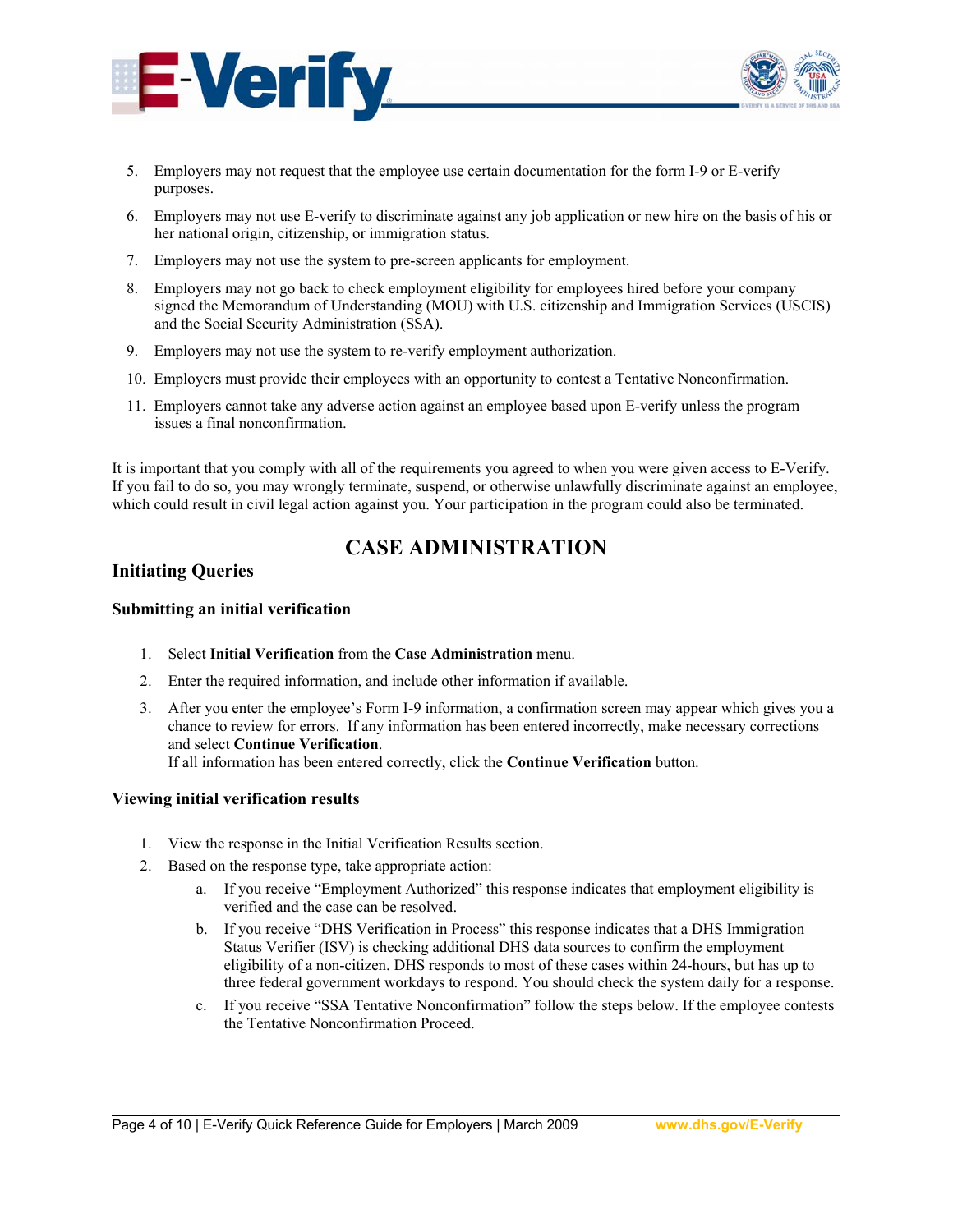<span id="page-4-0"></span>



## **Notifying an employee of a Tentative Nonconfirmation response**

- 1. Select the link to the *Notice to Employee of Tentative Nonconfirmation* on the **Case Details** page. This notice is available in English and Spanish.
- 2. Print the notice, and then return to the Case Details page.
	- a. Give the employee a copy of the *Notice to Employee of Tentative Nonconfirmation* and review it with him or her. Explain that he or she must contest the Tentative Nonconfirmation or risk the declining and/or withdrawal of the certification or referral. The employee must indicate on the notice whether he or she contests.
	- b. After both you and the employee sign the *Notice*, file it with the employee's Form I-9 and give a copy to him or her. Follow the instructions for initiating a referral below.

#### **Referring an employee to SSA or DHS for case resolution**

- 1. Select **Initiate SSA or DHS Referral** on the **Case Details** page.
- 2. Select **Notified** if you advised the employee of the Tentative Nonconfirmation and he or she has signed the *Notice to Employee of Tentative Nonconfirmation*.
- 3. Print and provide a copy of the Referral Letter to the employee.
- 4. Exit the screen by selecting the 'Close' button.

Note: Selecting the **Close** button temporarily closes the case. You can go back and view the case anytime, by clicking **View Cases** in the **Case Administration** section.

#### **Viewing Responses**

Once the employee has visited SSA or contacted DHS, the status of their case in E-Verify will automatically change. You can see the updated status by clicking on **View Cases.** You will see one of the following responses next to the referred employee's case:

- **Employment Authorized:** employment eligibility is verified. Resolve the case.
- **SSA Final Nonconfirmation:** SSA could not verify the information. Resolve the case.
- **SSA Case in Continuance: (rarely seen) SSA** needs more time to work the case. Check daily to see if the case status has been updated.
- **Review and Update Employee Data then resubmit:** correct any typos and continue the case.
- x **DHS Verification in Process** the case has been referred to DHS for verification. Wait 24 hours for a response.

#### **Resolving Cases**

l

All cases must be resolved when final responses are received, regardless of the employment authorization status. To resolve a case and record the Case Verification Number:

- 1. Select **Resolve Case** on the **Case Details** page.
- 2. Select the appropriate option in the **Enter Case Resolution** section.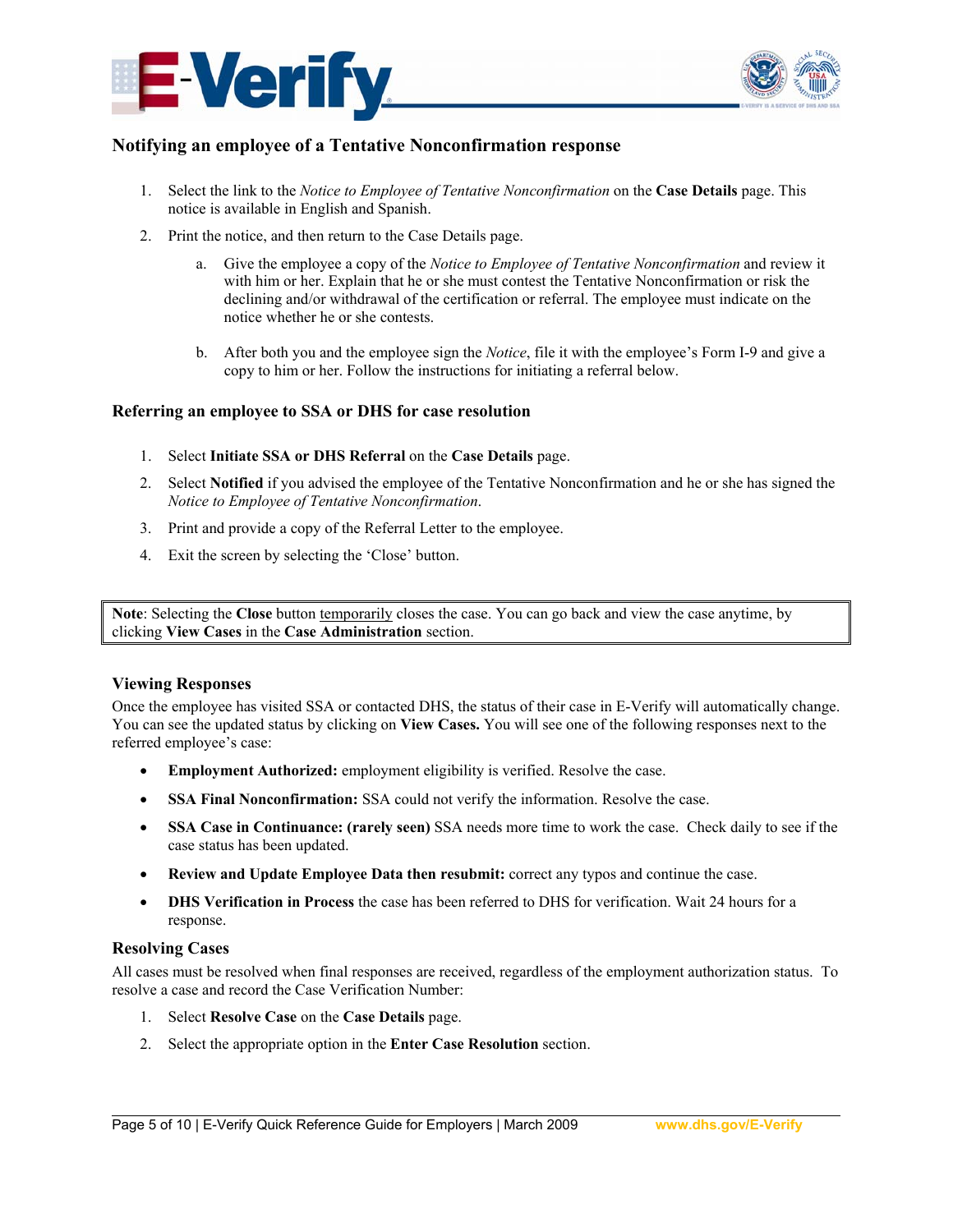<span id="page-5-0"></span>



- 3. There are five options for resolving a case:
	- x **Resolved Authorized:** Select this option when employment is authorized.
	- **Resolved Unauthorized/Terminated:** Select this option when employment is not authorized (SSA Final Nonconfirmation, DHS Employment Unauthorized, or DHS No Show), or when a Tentative Nonconfirmation response is uncontested AND employment is terminated.
	- Self Terminated: Select this option if an employee quits or is terminated for reasons unrelated to employment eligibility status while the verification query is in process.
	- **Invalid Query**: Select this option if a duplicate query was discovered after the query was sent or if a query was sent with incorrect data.
	- **Employee Not Terminated:** Select this option to notify DHS that you are not terminating an employee who received an SSA Final Nonconfirmation, DHS Employment Unauthorized, or DHS No Show response or who is not contesting a Tentative Nonconfirmation response.
- 4. Select **Submit Resolve Case.**
- 5. Print the case details page and attach it to the employee's Form I-9. If your computer is not connected to a printer, you must record the case verification number on the employee's Form I-9 as proof of verification.

#### **Viewing and Searching for Cases**

- 1. Select **View Cases** from the **Case Administration** menu.
- 2. Enter the desired search criteria, such as **Case Verification Number, Alien Number**, **I-94 Number**, or **Social Security Number**.
- 3. Select **Display Case Summary List** to display a list of cases.
- 4. The search results can be organized by different criteria, such as last name, by clicking on the column heading.
- 5. To view a specific case, select the link to the **Case Verification Number** in the far left column. This displays the Case Details Page for that case.

#### **Understanding the Photo Screening Tool**

The Photo Screening Tool occurs (only) when:

- x A **non-citizen** presents a recent version of a Permanent Resident Card (PRC) or Employment Authorized Document (EAD) as proof of employment authorization.
- The **non-citizen** has a valid Social Security number and Alien Number/I-94 number, according to E-Verify.
- The DHS database is able to find the photograph on record for that individual.

When Verifying a Photograph:

l

Determine whether the photograph on the employee's PRC/EAD is an exact match to the photograph displayed by E-Verify:

1. If photograph is a match, select **YES.** E-Verify will return an employment authorized response.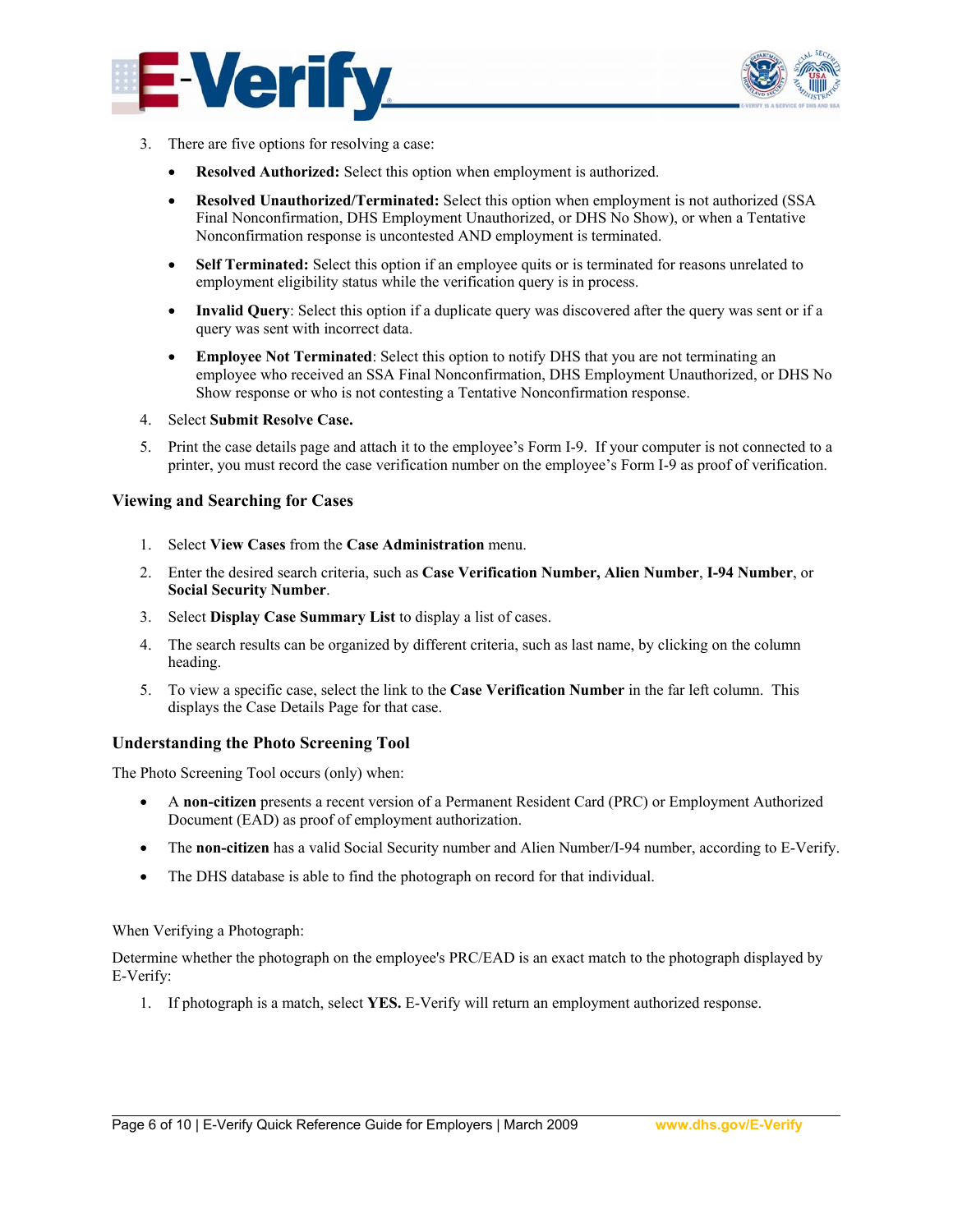<span id="page-6-0"></span>



- 2. If photograph is not a match, select **NO**. E-Verify will return a Tentative Nonconfirmation response and you should inform the employee of this response. If the employee decides not to contest, the case should be resolved.
- 3. If photograph **CANNOT BE DETERMINED**, explain why and click **Next**. Submit an electronic copy of the employee's document or choose **Mail a Copy**. Print and provide a copy of the Notice to the employee. Both you and the referred employee should review, sign and date the notice. Mail a copy of the document to DHS and close the case.

# **HOW TO MAIL DOCUMENTS**

#### **When to Mail Documents**

Copies of documents should **only** be mailed to DHS in the event of:

- x A **contested Tentative Nonconfirmation** due to a photograph mismatch
- x A case where you, the E-Verify User, were **unable to determine** whether the photograph displayed by E-Verify matched the photograph on the employee's document.

#### **What to Mail**

The documents listed must be included:

- a copy of the signed DHS Referral Letter
- x a copy of the employee's Form I-766 or I-551

**Do not mail** anything relating to a case that is not due to a photograph mismatch/cannot determine, such as completed Form I-9s, SSA Referral Letters, SSA Tentative Nonconfirmation Notices, or copies of driver's licenses, passports, or Social Security cards. Do not send an employee's original document to DHS. Keep in mind that USCIS must have this documentation in order to resolve the employee's Tentative Nonconfirmation.

#### **How to Mail**

l

You may send copies of the employee's documentation using an express mail courier service of your choice. Do NOT send via regular USPS mail. Please send to:

> Status Verification Unit / Photo Tool Verification Division Mail Stop 2610 US Citizenship and Immigration Services 490 L'Enfant Plaza East, SW Suite 8001, Washington DC 20529-2610

**Note**: Do **NOT** send original documents to USCIS.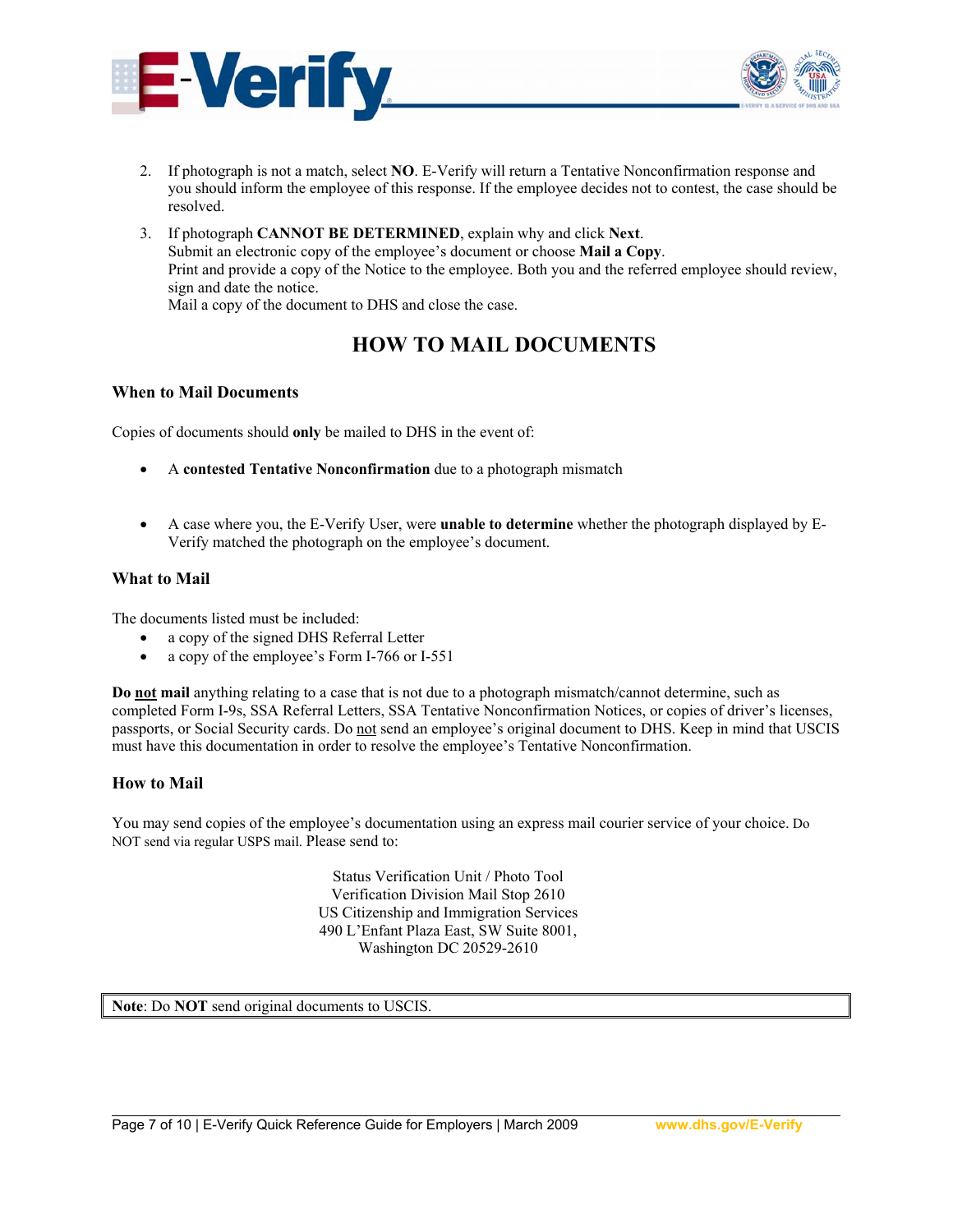<span id="page-7-0"></span>



# **USER ADMINISTRATION**

#### **Password security**

- 1. Due to the sensitive and confidential nature of the information in E-Verify, you must protect your password.
- 2. Failure to protect your password could result in termination of your participation in E-Verify.

#### **Changing your password**

- 1. Select **Change Password** from the **User Administration** menu.
- 2. Enter your current password in the Old Password field.
- 3. Enter your new password in the New Password and Re-type New Password fields.
	- Passwords are case sensitive.
- 4. Select Submit Password Change.

**Note**: Passwords must comply with security requirements. Passwords cannot be the same as any of your last six passwords. Passwords must have 3 of the following 4 characteristics: 1) At least one uppercase letter; 2) At least one lowercase letter; 3) At least one number; 4) At least one special character. Additionally passwords must: 1) Contain no more than two identical consecutive characters in any position from the previous password; 2) Contain a non-numeric in the first and last positions; 3) Not be appended with a single digit or with a two-digit "year" string, such as "Welcome98"; and 4) Not be identical to the User ID.

**Note**: As a policy, passwords shall not: 1) Contain any dictionary word; 2) Contain any proper noun or the name of any person, pet, child, or fictional character, nor any employee serial number, Social Security Number, birth date, phone number, or any information that could be readily guessed about the creator of the password; 3) Contain any simple pattern of letters or numbers, such as "qwerty" or "xyz123" and, 4) Be any word, noun, or name spelled backwards.

**Note**: Passwords expire every 90 days.

l

#### **Changing your password challenge questions**

- 1. The password challenge option enables you to reset your password without having to contact a Program Administrator if you forget your password, or if your account is locked after three consecutive, unsuccessful login attempts.
- 2. Select **Pwd Challenge Q&A** from the **User Administration** menu.
- 3. Select a question from each drop-down field.
- 4. Enter the answer in each Answer field.

**Note**: If you decide to change any of the questions in the future, you must reset the other questions and answers. You may reuse any questions and answers.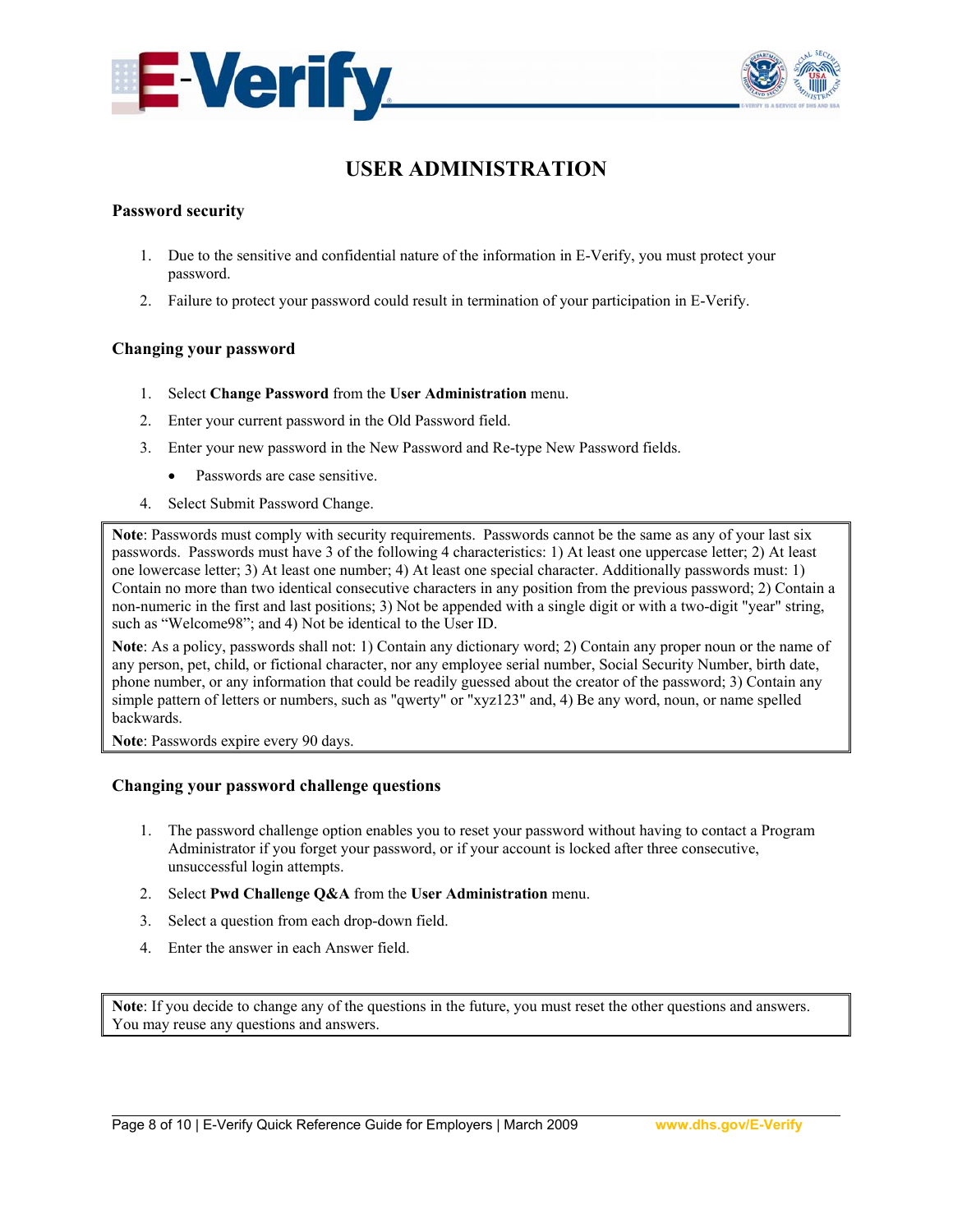<span id="page-8-0"></span>



#### **Updating your profile**

- 1. Select **Change Profile** from the **User Administration** menu.
- 2. Add or edit information as necessary. Your profile must include your first name, last name, telephone number and email address.
- 3. Select **Submit User Profile Changes**.

## **REPORTS**

#### **Generating Reports**

- 1. Select **View Reports** from the Reports menu.
- 2. Select a report from the list. Select **Next**.
- 3. Enter report parameters.
- 4. Select **Run Report**.
- 5. Print or save the report using the Adobe Reader® toolbar buttons.

## **SITE ADMINISTRATION**

(Program Administrators only)

#### **Adding Users**

- 1. Select **Add User** from the **Site Administration** menu.
- 2. Select the User's role from the **User Role** list. There are two roles to select from:
	- **•** General Users Have the ability to provide verification queries for newly hired employees, view and access outstanding verification queries for your company, view reports, and update their personal user profiles.
	- **Program Administrators** Have the ability to create and delete General User and Program Administrator user accounts, view and edit company information in E-Verify, request that the company's account be terminated, view reports, perform verification queries, update their profile information, reset user passwords, and unlock user accounts.
- 3. Enter the required information, then select **Next**.
- 4. Edit the user ID in the User ID field if desired, and enter a temporary password.
- 5. Select **Submit New User**.
- 6. Give the new user his or her User ID, temporary password, and the E-Verify website address.

#### **Viewing User Profiles**

l

- 1. Select **View Users** from the **Site Administration** menu.
- 2. Enter search criteria and select **Display User Summary List**.
- 3. View an individual user by selecting the User ID link in the far left column.